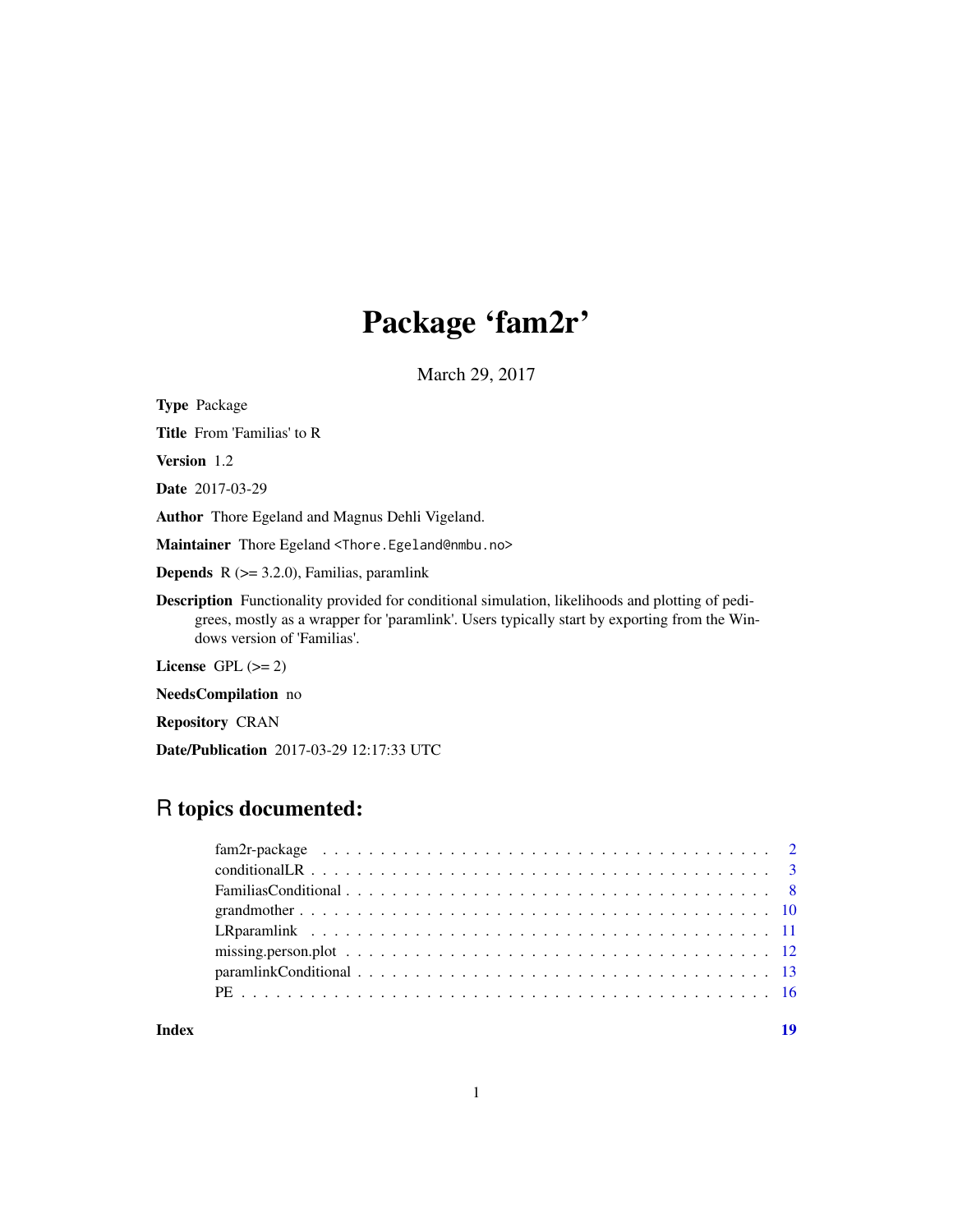<span id="page-1-0"></span>

#### Description

Conditional simulation of marker data on pedigrees, plotting and likelihood calculations, using [Familias](#page-0-0) or [paramlink](#page-0-0), on pedigrees. The package is specifically tailored to work on export of data from windows [Familias](#page-0-0).

#### Details

The main function is [conditionalLR](#page-2-1). Marker data for a specified individual is simulated conditionally on pedigrees and previously typed individuals using [markerSim](#page-0-0). Then likelihoods are calculated using [Familias](#page-0-0) or [paramlink](#page-0-0).

#### Author(s)

Thore Egeland <thore.egeland@gmail.com> and Magnus Dehli Vigeland.

Maintainer: Thore Egeland

#### References

Kling et al (2017)

#### Examples

```
# Example.There is one marker. A grand mother (GM=1) is
# is genotyped and we simulate the genotype of the grand son (GS=POI).
data(grandmother)
pedigrees = grandmother$pedigrees
datamatrix = grandmother$datamatrixloci = grandmother$loci
x = Familias2linkdat(pedigrees, datamatrix, loci)
missing.person.plot(x[[1]], missing=3, marker = 1, newdev=TRUE)
Nsim = 5 #Increase to 1000
# Calculations can be done using 'Familias' or 'paramlink':
res1 = FamiliasConditional(Nsim = Nsim, datamatrix, loci, pedigrees,
  truePed = 1, available = "GS", ref=2, seed=17)
res2 = paramlinkConditional(Nsim = Nsim, datamatrix, loci, pedigrees,
  truePed = 1, available = "GS", ref=2, seed=17)
LR1 = data.frame(LR.H1.Familias=res1[[1]][,1], LR.H1.paramlink=res2[[1]][,1])
# Checks that 'Familias' and 'paramlink' gives the same result:
stopifnot(all(apply(LR1,1, function(x) abs(x[1]-x[2])<1e-10)))
# Altenatively, there is a wrapper function
res3 = conditionalLR(Nsim = Nsim, datamatrix, loci, pedigrees,
  available = "GS", ref=2, seed=17, verbose=FALSE,
  program="Familias", simplify=TRUE)
```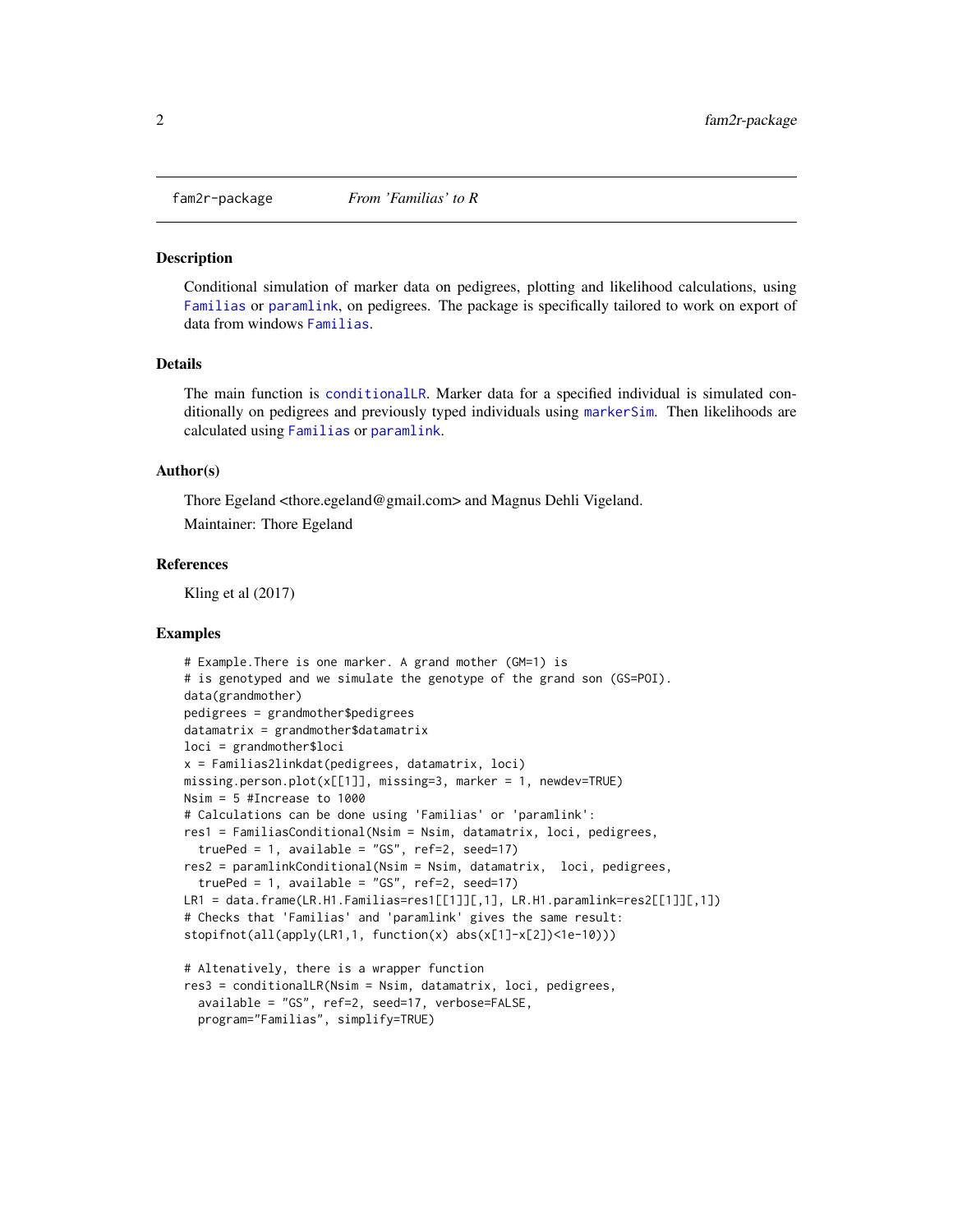<span id="page-2-1"></span><span id="page-2-0"></span>conditionalLR *Simulates marker data on pedigrees conditionally on typed individuals and calculates likelihoods*

#### Description

Marker data are simulated on pedigrees, conditional on existing genotypes and likelihoods are calculated using [FamiliasConditional](#page-7-1) or [paramlinkConditional](#page-12-1). transferMarkerdata2 transfers markerdata from a [linkdat](#page-0-0) object to a [linkdat](#page-0-0) object or a list thereby generalising [transferMarkerdata](#page-0-0).

#### Usage

```
conditionalLR(Nsim=5, datamatrix, loci, pedigrees, file = NULL , program = "Familias",
prior=NULL, available=NULL, seed=NULL, ref=NULL, truePeds = NULL,
verbose = TRUE, simplify = FALSE)
```
# Remove persons, e.g., singletons for all hypotheses removePersons(pedigrees, datamatrix, ids=NULL)

label2num(label, familiasped)

| Nsim        | Integer. Number of simulations.                                                                                                                                                              |
|-------------|----------------------------------------------------------------------------------------------------------------------------------------------------------------------------------------------|
| datamatrix  | A data frame. The row names must be the names of the persons you have data<br>for. The columns contain the alleles, two columns for each marker, in the same<br>order used in the loci list. |
| loci        | A Familias Locus object or a list of such objects.                                                                                                                                           |
| pedigrees   | An object of type 'FamiliasPedigree' or 'pedigree', or a list of such objects.                                                                                                               |
| familiasped | An object of type 'FamiliasPedigree' or 'pedigree', or a list of such objects.                                                                                                               |
| file        | Character. First part of name for output file. If NULL nothing is written to files.                                                                                                          |
| program     | Character. Specifies program used for likelihood calculation. Either 'Familias'<br>(default) or 'paramlink'.                                                                                 |
| prior       | Double vector. Not currently relevant as only LRs are reported.                                                                                                                              |
| available   | Character or integer identifying person to be simulated.                                                                                                                                     |
| seed        | Integer.                                                                                                                                                                                     |
| ref         | Integer. Index of pedigree in numerator of LR. Set to last if NULL.                                                                                                                          |
| truePeds    | Indices of pedigrees to be simulated from. If NULL, all.                                                                                                                                     |
| simplify    | Logical. simplify=TRUE is used for the standard cases, those with two hypothe-<br>ses.                                                                                                       |
| verbose     | logical. If TRUE output is explained.                                                                                                                                                        |
| label       | A character vector, 'Familias' ID label.                                                                                                                                                     |
| ids         | A character or integer vector.                                                                                                                                                               |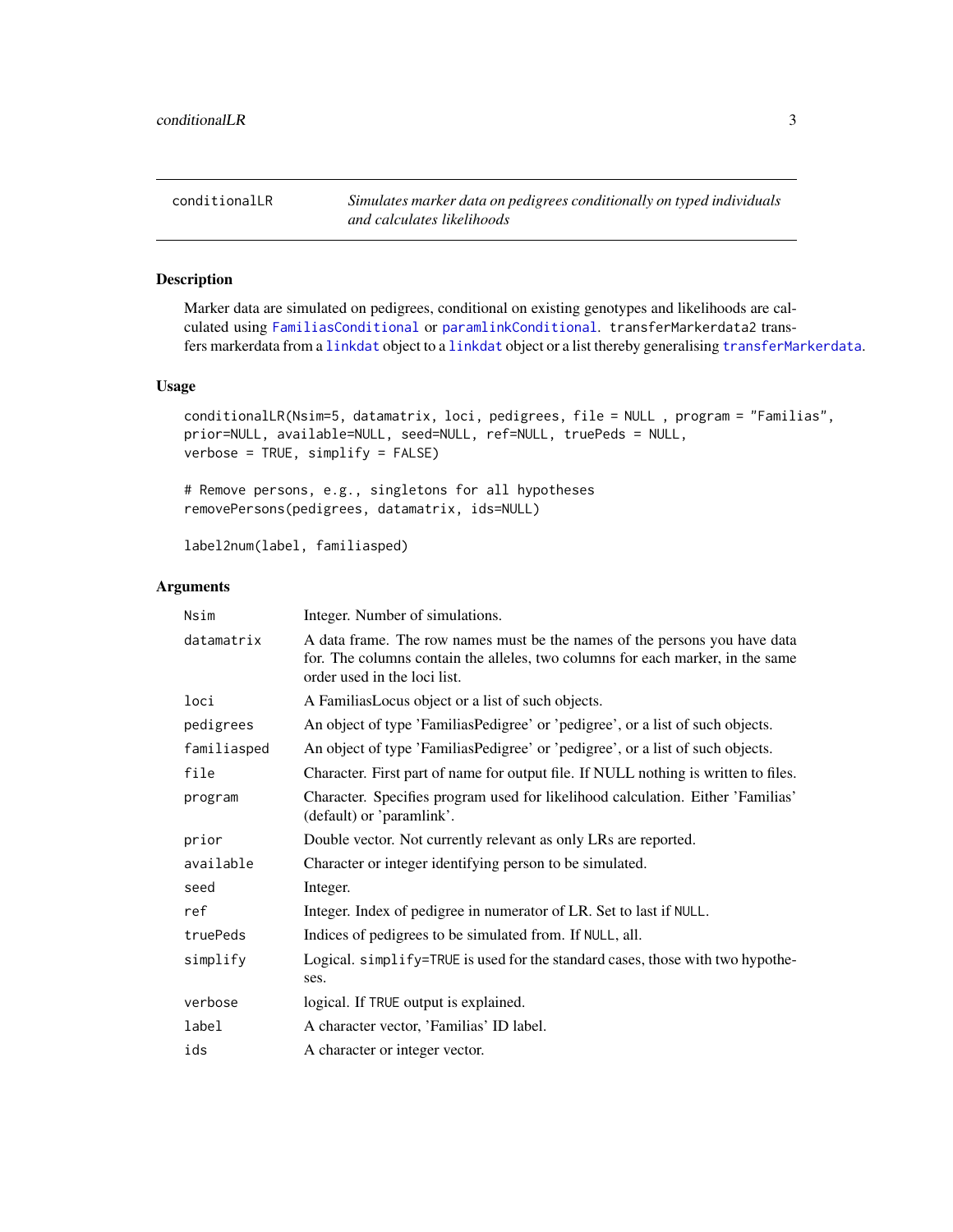#### Details

If truePeds is a subset of all pedigrees, only the files corresponding to truePeds are written. In this case, LR[,,i] contains missing values if i is not in truePeds

#### Value

The number of hypotheses corresponds to the number of pedigrees. In many cases, there will only be two hypotheses. The output is then simplified if one specifies simplify = TRUE. By default the reference hypothesis is number 2. i.e., ref=2) and the likelihood ratio is  $LR = Pr(data|H1)/Pr(data|H2)$ . The output will then be a matrix with columns. The first column consists of the simulated LR-s when H1 is assumed true, the second one when H2 is true. When there are more than two hypothes, an array is returned. LR[,,i] are the LR values. when simulations are conditioned on pedigree i. There is one row for each simulation and one column for each pedigree. In other words  $LR[k,1,i]$  is the k-th simulated value of  $Pr(data|H1)/Pr(data|Href)$  when hypothesis Hi is true, the one simulated from. File(s) with simulated values are written (if variable file is not NULL). If simplify=TRUE one file is written, otherwise there will be one one for each pedigree i.

#### Author(s)

Thore Egeland <Thore.Egeland@gmail.com>

#### References

Kling et al. (2017).

#### Examples

```
# Example
```
# Computational details for (currently) Example 1 of Kling et al (2017) are provided.

# The purpose is to explain the code and also check results against exact formulae and compare

- # to a previous implementation, i.e., library(famr). # There is one marker with alleles 1, 2
- # and 3 having frequencies p1, p2, and p3. # We diregard complicating factors like mutation

# (see next example), # and silent alleles. # One person, the grandmother GM, is genotyped as 1/1.

# The grandson GS is to be simulated.

```
# The dataset 'grandmother' loaded below is a list with three components explained
# in the documentation of FamiliasPosterior, i.e, pedigrees, datamatrix and loci.
# The paramlink function 'Familias2linkdat' converts from 'Familias' format to a format
# suitable for plotting and conditional simulation, likelihood calculations etc,
# using 'paramlink'; below 'plotPedList' is used to plot.
```

```
data(grandmother)
pedigrees = grandmother$pedigrees
datamatrix = grandmother$datamatrix
loci = grandmother$loci
persons = rownames(datamatrix)
## Not run:
# Plot with newdev=TRUE, resize plot window and then plot with newed=FALSE
x = Familias2linkdat(pedigrees, datamatrix, loci)
plotPedList(x, newdev=TRUE, frametitles=c("H1", "H2"),
 available ="shaded", marker=1, skip.empty.genotypes = TRUE)
```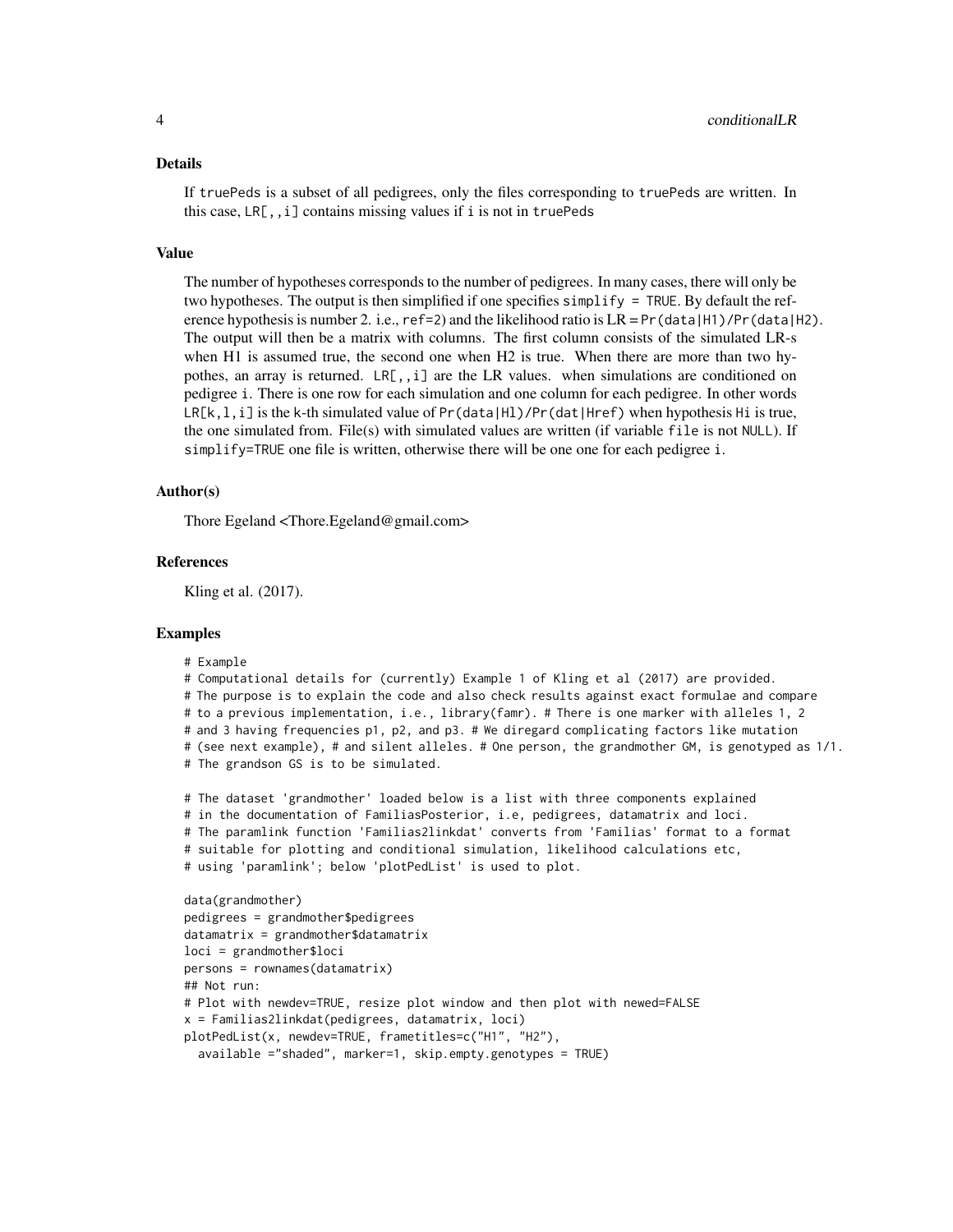```
## End(Not run)
# In this case there are two (=length(pedigrees))
# hypotheses H1 and H2 or equivalently two pedigrees.
# We will be interested in the likelihood ratio (LR) defined by Pr(data|H1)/Pr(data|H2)
# or rather the random variables LR(H1) and LR(H2) where H1 and H2 indicate the true hypotheses.
# In other words, we estimate the distribution of LR(H1) by simulating assuming H1 to be true
# and similarly for H2. Obviously, we also condition on genotyped individuals, GM in this case.
# Assume first H1 to be true. Then, as explained in the Kling et al. (2017),
# there are three possible values for the likelihood ratios,
# namely y1=1/2, y2=0.5+1/(4*p1), and y3=0.5+0.5/p1
# occuring with the probabilities py1, py2 and py3 calculated below
p = loci[[1]]$alleles
p1 = p[1]; p2=p[2]; p3=p[3]
py2 = (1-p1)*(p1+0.5)py3 = 0.5*p1*(1+p1)py1 =1-py2-py3
y1 = 0.5; y2 = 0.5 + 1/(4*p1); y3 = 0.5 + 0.5/p1; LRs = c(y1, y2, y3)
LR.H1.next = c(py1, py2, py3)names(LR.H1.exact) = paste(LRs)
# The above probability distribution, LR.H1.exact, can be approximated by simulation,
# using 'markerSim' followed by likelihood calculation in 'Familias' or 'paramlink'.
Nsim = 5; seed = 17; avail = "GS"
res1 = conditionalLR(Nsim=Nsim, datamatrix, loci, pedigrees, available=avail,
                     seed=seed, program = "Familias", simplify=TRUE)
res2 = conditionalLR(Nsim=Nsim, datamatrix, loci, pedigrees, available=avail,
                     seed=seed, program = "paramlink", simplify=TRUE) #Change
LR.H1.Familias = table(res1[,1])/Nsim
LR.H1.paramlink = table(res2[,1])/Nsim
stopifnot(round(LR.H1.Familias-LR.H1.paramlink,12)==0)
# We see that the two implementations give the same result and agree well
# with the theoretical result. The previous implementation also agrees well.
## Not run:
  #Try old code
  install.packages("http::/familias.name/famr_1.0-zip")
  library(famr)
  res3 <- conditionalSimulationWrite(nsim = Nsim, datamatrix, persons,
    loci, pedigrees, available = 3, seed = 1482659436, ref = 2, file = NULL)
  LR.H1.old = table(res3[,1])/NsimLR.H2.old = table(res3[,2])/Nsim
  # The above code is limited in some respects: It assumes
  # that there are two pedigrees and that there
  # are no mutations. With ref=2, H2 is the denominator of the LR. Column 1 of the output,
  # res3[,1] above is simulated assumed H1 to be true, res[,2] assuming H2 to be true.
## End(Not run)
```
# Consider next simulation under H2 calculated for H2 LR.H2.Familias = table(res1[,2])/Nsim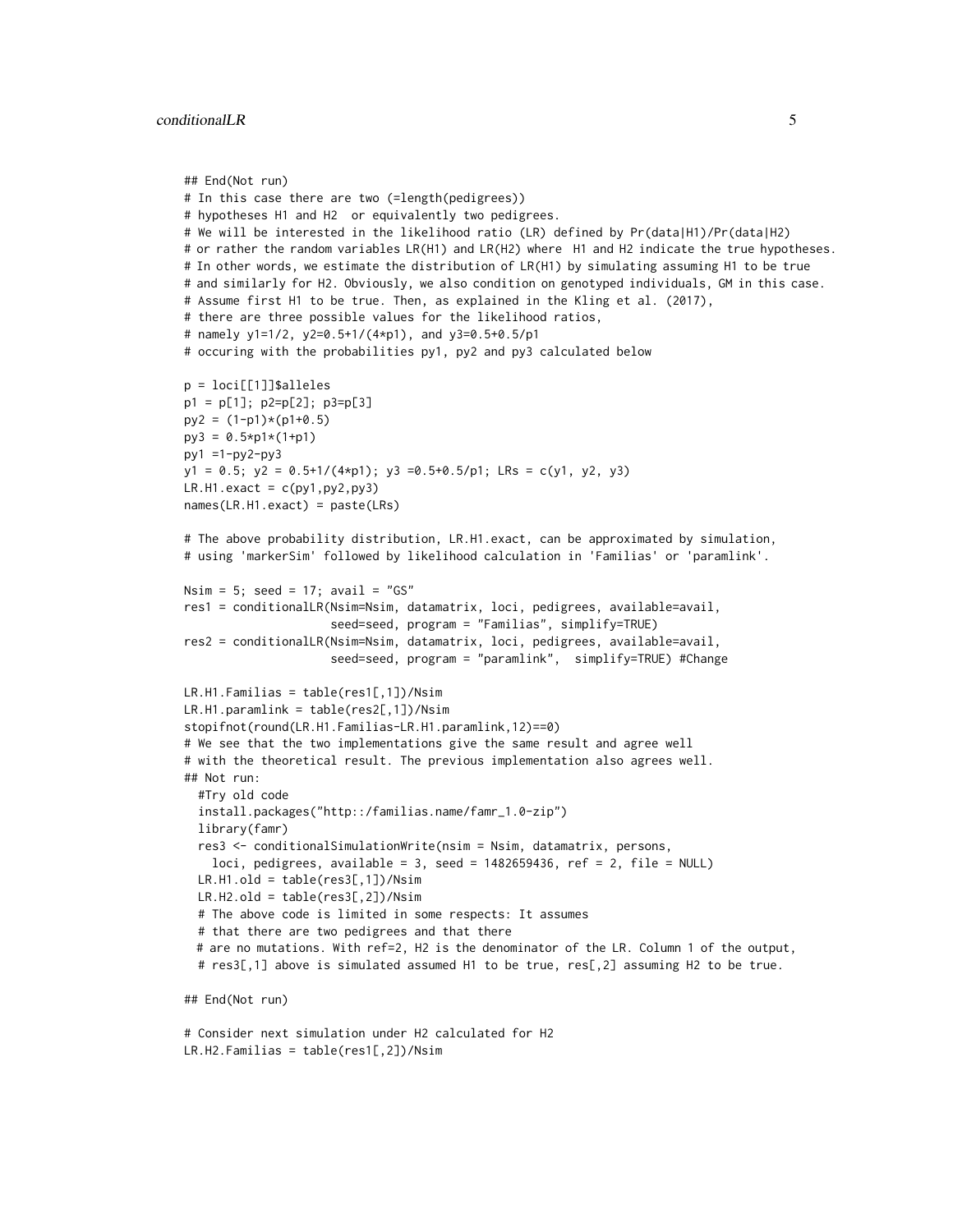```
LR.H2.paramlink = table(res2[,2])/Nsim
stopifnot(round(LR.H2.Familias-LR.H2.paramlink,12)==0)
# Obviously, the possible values for LR are the same for H1 and H2.
# Note that the largest value of LR occurs with probability py3=p1^2= 1e-04
# This value may not be reached in the simulations. Again results agree well and
# also with the previous implementation if Nsim=1000. The probability distribution of LR
# conditionally on H2 is calculated as
py3 = p1^2py1 = (1-p1)^2py2 = 2*pi*(1-p1)LR.H2exact = c(py1, py2, py3)names(LR.H2.exact) = paste(LRs)
# The previous example continues, but we will now
# model mutations and for simplicity assume a SNP marker.
## Not run:
# Let the mutation rate be 0.05
# The mutation rate is chosen (too) high to see some impact.
# in a 'proportional mutation model, i.e.,
p = c(0.2, 0.8); R=0.05loci = list(FamiliasLocus(p, 1:2, "L1", MutationModel = "Proportional",
                          MutationRate=R))
x = Familias2linkdat(pedigrees[[1]], datamatrix, loci)
m = marker(x, 1, c(1,1), alleles=1:2, afreq=p)x = addMarker(x,m)p.GS = oneMarkerDistribution(x, 3, partialmarker=1, verbose = FALSE)
# For instance
p22.one = p.GS["2/2"]
# is the probability of the grandson being 2/2 when
# the grandmother is 1/1; without mutation this would be
p22. ind = 0.5*p[2]^2
# We next check the exact result by an exact formula
# Egeland, Pinto and Amorim (2017, submitted) and also
# using simulation. Let
H = 1 - sum(p^2); k = R/Hp22 = 0.5*p[2]^2*(2-(1-k)^2) # LR = 0.5+0.5*(1-(1-k)^2) withstopifnot(round(p22.one-p22, 10)==0)
# probability p22. Below we simulate to check
Nsim = 1000; seed=177
res = conditionalLR(Nsim=Nsim, datamatrix, loci, pedigrees, available="GS",
  seed=seed, program = "Familias", verbose = FALSE, simplify=TRUE)
LR.H1.mut = table(res[,1])/Nsim
(LR.H1.mut[1]-p22)/p22 #relative difference
## End(Not run)
# Example Missing grandchild example
## Not run: #Takes 3-4 minutes
  data(F21)
  pedigrees = F21$pedigrees
  datamatrix = F21$datamatrix
```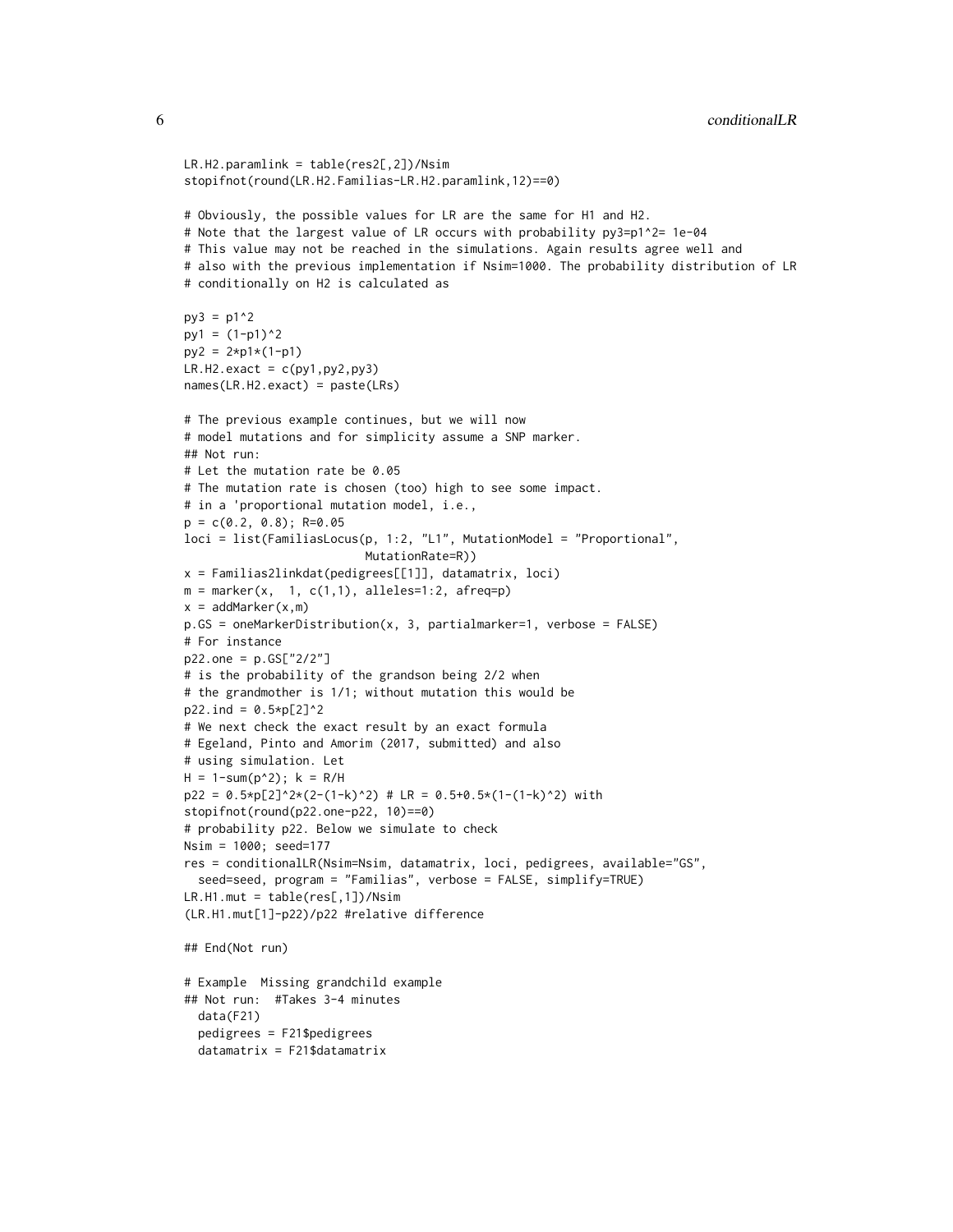#### conditionalLR 7

```
loci = F21$loci
 persons = rownames(datamatrix)
 x = Familias2linkdat(pedigrees, datamatrix, loci)
 Nsim = 1000
 res1 = conditionalLR(Nsim = Nsim, datamatrix, loci, pedigrees, program ="Familias",
                        available = "Missing Person", seed=17, verbose = FALSE, simplify=TRUE)
 LR = data frame(LR.H1=res1[, 1], LR.H2=res1[, 2]length(LR[,1][LR[,1]>10^5])/Nsim
 length(LR[,2][LR[,2]==0])/Nsim #PE estimate
 res1 = FamiliasConditional(Nsim = Nsim, datamatrix, loci, pedigrees,
                              available = "Missing Person", seed=17)
 res2 = conditionalLR(Nsim = Nsim, datamatrix, loci, pedigrees, program ="Familias",
                       available = "Missing Person", seed=17, verbose = FALSE)
 res = \text{cbind}(\text{res1}[[1]][, 1], \text{res2}[, 1][,1])boxplot(log(res)); title ("log LR(H1), Familias and paramlink (right)")
## End(Not run)
## Not run:
# Example
data(Demo3Markers)
pedigrees = Demo3Markers$pedigrees
datamatrix = Demo3Markers$datamatrix
loci = Demo3Markers$loci
persons = rownames(datamatrix)
Nsim = 5res.Familias = conditionalLR(Nsim = Nsim, datamatrix, loci, pedigrees,
                              file = NULL, program = "Familias", truePed = NULL,
                              available = "Mother", ref=NULL, seed=177, simplify = TRUE)
res.paramlink = conditionalLR(Nsim = Nsim, datamatrix, loci, pedigrees,
                              file = NULL, program = "paramlink", truePed = NULL,
                              available = "Mother", ref=NULL, seed=177, simplify=TRUE)
# Always the same LR as the probabilities of the genotypes of the person simulated ("Mother")
# is the same for both hypotheses:
stopifnot(round(res.Familias[,1]-res.paramlink[1,1],12)==0)
stopifnot(round(res.Familias[,2]-res.paramlink[1,2],12)==0)
# Example
data(symmetric)
pedigrees = symmetric$pedigrees
datamatrix = symmetric$datamatrix
loci = symmetric$loci
persons = rownames(datamatrix)
truePeds = 1:3res.Familias = conditionalLR(Nsim = 5, datamatrix, loci, pedigrees,
                     file = NULL, program = "Familias", truePeds = truePeds,
                     available = NULL, ref=2, seed=177, verbose = FALSE)
res.paramlink = conditionalLR(Nsim = 5, datamatrix, loci, pedigrees,
                   file = NULL, program = "paramlink", truePeds = truePeds, #Change
                   available = NULL, ref=2, seed=177, verbose = FALSE)
```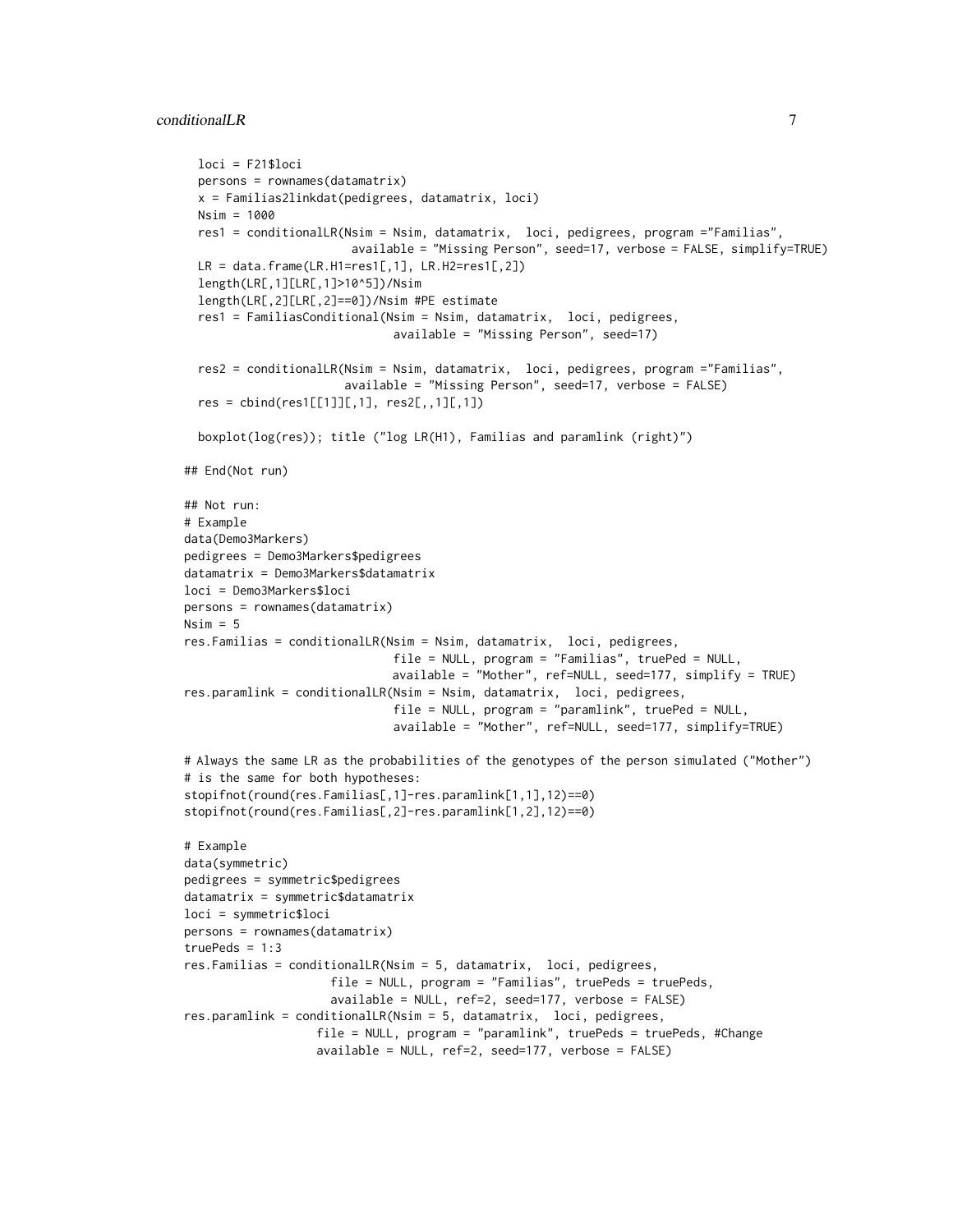```
stopifnot(round(res.Familias[,,truePeds]-res.paramlink[,,truePeds],12)==0)
```

```
# Example
ped = list(singleton(5,1), nuclearPed(2))
x = markerSim(ped, N=5, alleles=1:5, verbose=FALSE, available=5)
y = nuclearPed(3)y2 = transferMarkerdata(x, y)
y2
## End(Not run)
```
<span id="page-7-1"></span>FamiliasConditional *Conditional simulation of marker data on pedigrees and 'Familias' likelihood*

#### Description

Marker data is simulated for a specified person and several markers using FamiliasConditionalOne for each marker. The only difference between FamiliasConditional and [paramlinkConditional](#page-12-1) is that the former uses the C implementation of [FamiliasPosterior](#page-0-0) for likelihood calculation while the latter is based on the R implementation in [paramlink](#page-0-0).

#### Usage

```
FamiliasConditional(Nsim = 5, datamatrix, loci, pedigrees, truePed = 1, available = NULL,
                  ref = 2, prior = NULL, seed = NULL)
FamiliasConditionalOne(Nsim = 5, mark = 1, ref = 2, datamatrix,
         persons, loci, pedigrees,truePed = 1, available = NULL,
          prior = NULL, seed = NULL)
```

| Nsim       | Integer. Number of simulations.                                                                                                                                                                          |
|------------|----------------------------------------------------------------------------------------------------------------------------------------------------------------------------------------------------------|
| ref        | Integer Denominator of LR.                                                                                                                                                                               |
| datamatrix | A data frame or a matrix. The row names must be the names of the persons you<br>have data for. The columns contain the alleles, two columns for each marker, in<br>the same order used in the loci list. |
| loci       | A list of FamiliasLocus objects.                                                                                                                                                                         |
| pedigrees  | An list with elements of type 'FamiliasPedigree'.                                                                                                                                                        |
| truePed    | Integer. Index of pedigree from which marker data are simulated.                                                                                                                                         |
| available  | A character giving the name of the person to be simulated or the integer ID.                                                                                                                             |
| prior      | Double vector. The prior on pedigrees.                                                                                                                                                                   |
| seed       | Integer used to fix simulations.                                                                                                                                                                         |
| mark       | Integer. Index of \[link[paramlink]{marker} used in FamiliasConditionalOne                                                                                                                               |
| persons    | Character vector. Names of persons.                                                                                                                                                                      |

<span id="page-7-0"></span>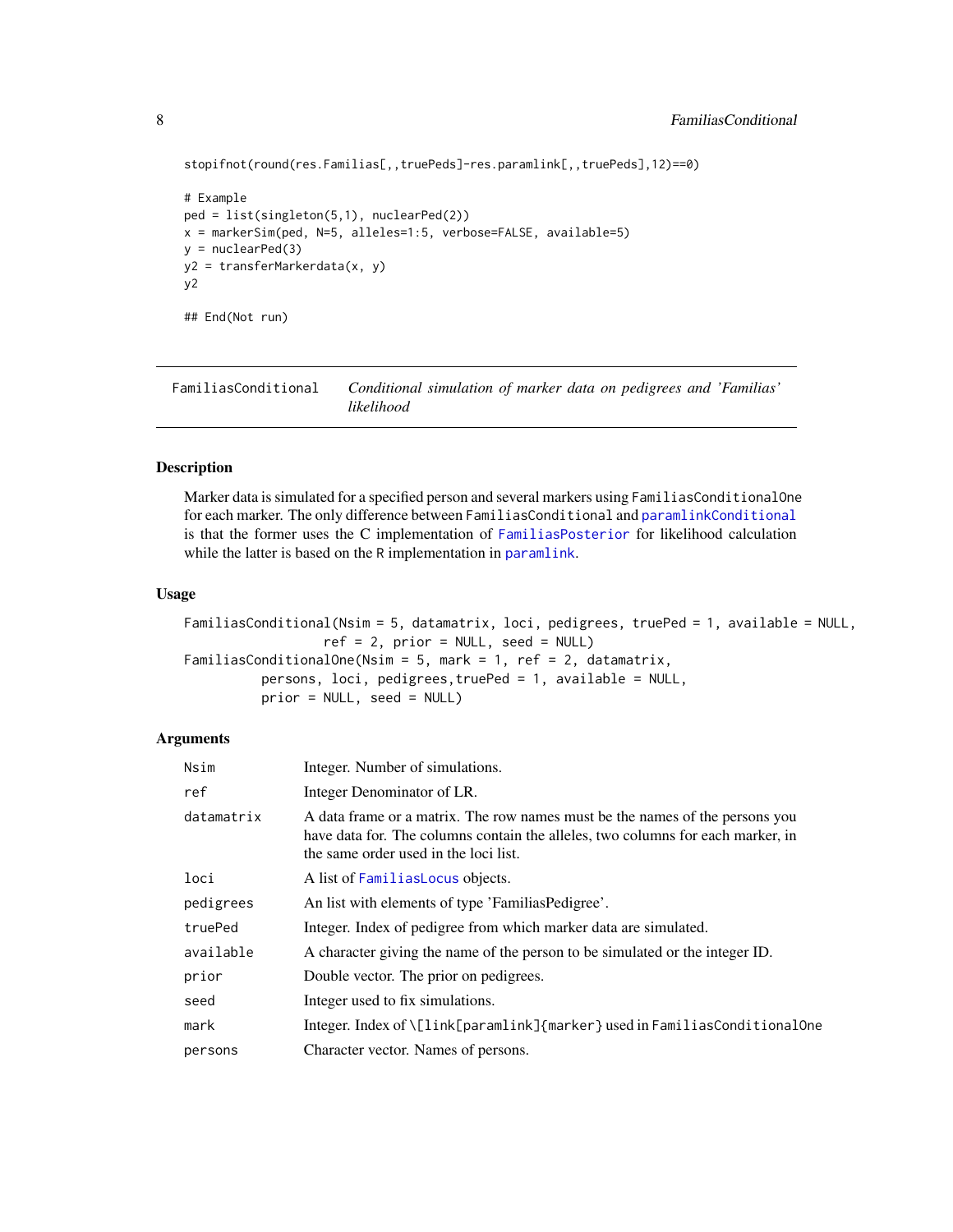#### <span id="page-8-0"></span>Details

Marker data is simulated for a specified person and one specified marker using FamiliasConditional which calls [markerSim](#page-0-0) of [paramlink](#page-0-0). The marker data is then loaded into a datamatrix and likelihoods calculated using Familias.

#### Value

LR.All.Markers

|                 | One LR for each simulation for each pedigree.                                  |
|-----------------|--------------------------------------------------------------------------------|
| lik.All.Markers |                                                                                |
|                 | One likehood for each simulation for each pedigree.                            |
|                 | LR. Per. Marker One LR for each simulation and marker for each pedigree.       |
|                 | lik.Per.Marker Onelikelihood for each simulation and marker for each pedigree. |
| first.Sim       | Marker data for first marker.                                                  |

#### Author(s)

Thore Egeland <Thore.Egeland@gmail.com> and Magnus Dehli Vigeland

#### References

Kling et al. (2017)

#### See Also

See also [markerSim](#page-0-0)

#### Examples

```
# Example. Mutation.
# See documentation of conditionalLR for examples without mutation
data(grandmother)
pedigrees = grandmother$pedigrees
datamatrix = grandmother$datamatrixpersons = rownames(datamatrix)
Nsim = 100
p = c(0.5, 0.5)loci = list(FamiliasLocus(p, 1:2, "L1", MutationModel = "Proportional",
                          MutationRate=0.005))
res1 = FamiliasConditional(Nsim = Nsim, datamatrix, loci, pedigrees,
                           truePed = 1, available = "GS", ref=2, seed=17)
LR1 = table(res1$LR.All.Markers[,1])/Nsim
# Next, we calculate genotype probabilities for GS exactly
x = Familias2linkdat(pedigrees[[1]], datamatrix, loci)
m = marker(x, 1:2)x = addMarker(x,m)p.GS = oneMarkerDistribution(x, 3, partialmarker=1, verbose = FALSE)
# The difference between simulated and exact probabilities are
LR1 - p.GS[C(2,3,1)]
```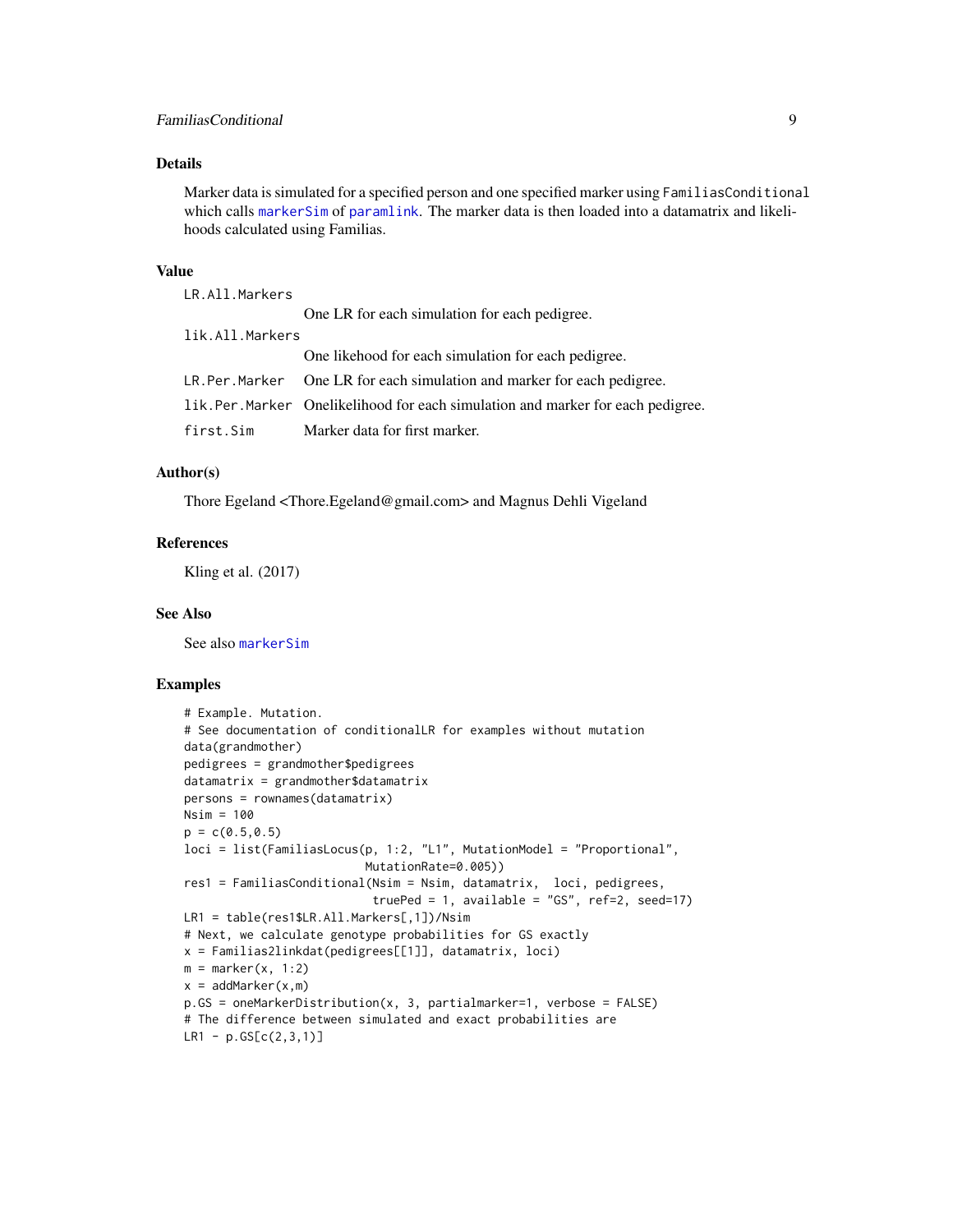```
### Example
data(Demo3Markers)
pedigrees = Demo3Markers$pedigrees
datamatrix = Demo3Markers$datamatrix
loci = Demo3Markers$loci
x = Familias2linkdat(pedigrees, datamatrix, loci)
P.mother.H1 = oneMarkerDistribution(x[[1]], ids=3, partialmarker=3,
  ignore.affection=TRUE)
P.mother.H2 = oneMarkerDistribution(x[[2]][[1]], ids=3,
  partialmarker=3, ignore.affection=TRUE)
all(round(P.mother.H1/P.mother.H2,10) == 1)# The probability distribution of the mother is the same for both hypotheses
# and therefore we always get the same LR.
# Example
data(symmetric)
pedigrees = symmetric$pedigrees
datamatrix = symmetric$datamatrix
loci = symmetric$loci
persons = rownames(datamatrix)
## Not run:
# Plot with newdev=TRUE, resize plot window and then plot with newdev=FALSE
x = Familias2linkdat(pedigrees, datamatrix, loci)
plotPedList(x, newdev=FALSE, frametitles=c("H1", "H2", "H3"),
  available="shaded", marker=1:2, skip.empty.genotypes = TRUE)
## End(Not run)
res1 = FamiliasConditional(Nsim = 2, datamatrix, loci, pedigrees,
                truePed = 1, available = "MO", ref = 2, seed = 17)
# Without mutation, all LRs 1. With mutation:
res1$LR.All.Markers
```
grandmother *Dataset for missing grandchildren paper*

#### Description

The datasets are used for examples in Kling et al. (2017) or to validate conditional simulation of marker data followed by likelihood calculation for alternative pedigrees. Further brief description is given for the examples below, see [FamiliasConditional](#page-7-1) or [paramlinkConditional](#page-12-1) for examples involving computations.

#### Usage

```
data(grandmother)
data(Demo3Markers)
data(symmetric)
data(F21)
data(dc)
data(adoption)
```
<span id="page-9-0"></span>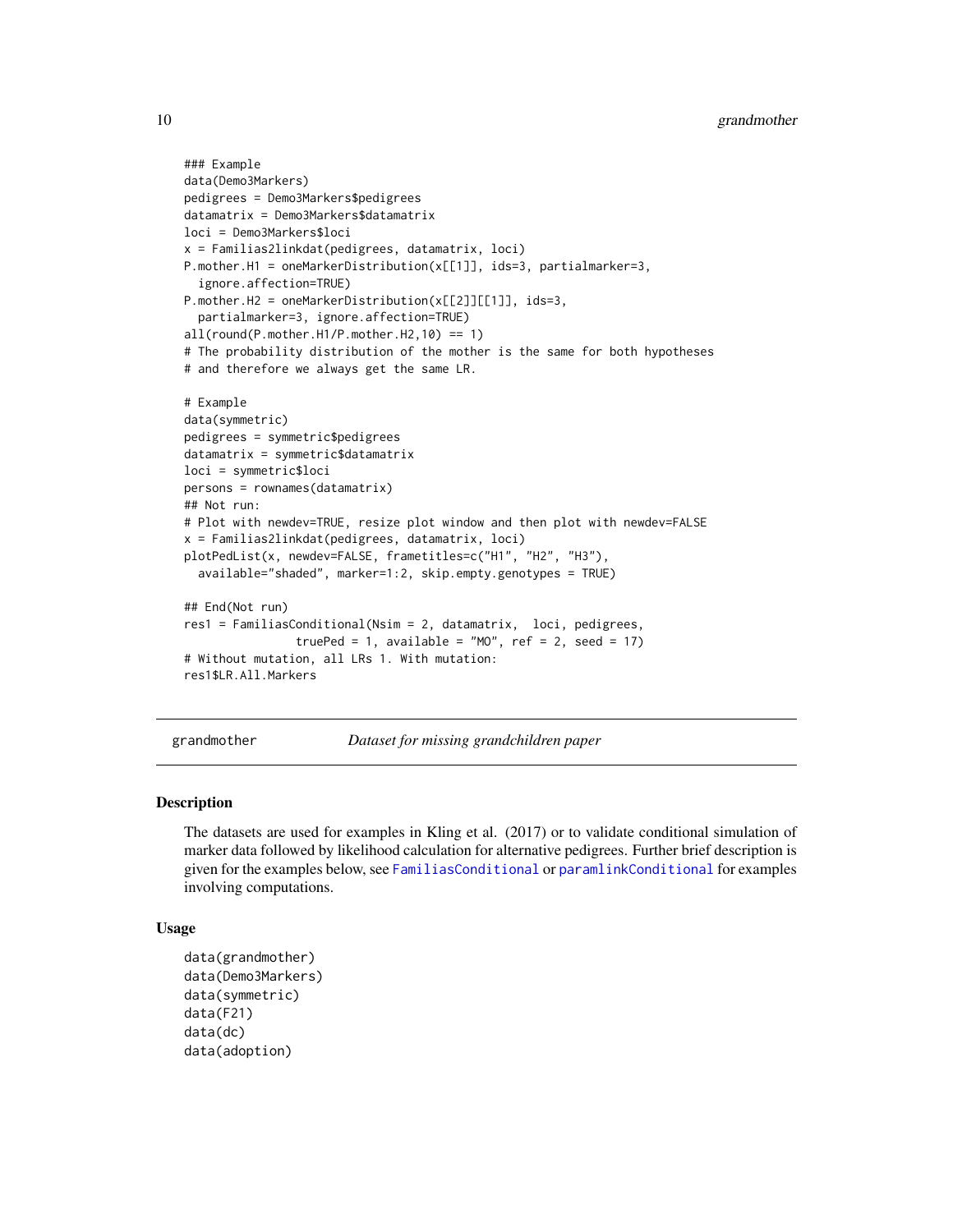#### <span id="page-10-0"></span>**LRparamlink** 11

#### Format

A list with components pedigrees, datamatrix, loci, see [FamiliasLocus](#page-0-0)

#### Examples

```
data(grandmother) #One marker
data(Demo3Markers) #Three markers, one with mutation
#Three pedigrees, Half-sibs, avuncular and grandparent:
data(symmetric)
data(E004) # E zero zero four
pedigrees = E004$pedigrees
datamatrix = E004$datamatrix
loci = E004$loci
avail = 7persons = rownames(datamatrix)
x = Familias2linkdat(pedigrees, datamatrix, loci)
missing.person.plot(x[[2]][[1]], missing=avail, marker=1:2, newdev=TRUE,
                    frametitle=c("H1", "H2"), dev.height=3.3, dev.width=9)
x=Familias2linkdat(pedigrees, datamatrix, loci)
missing.person.plot(x[[2]][[1]], missing=avail, marker=1:2, newdev=TRUE,
                    frametitle=c("H1", "H2"))
## Not run: #Takes a few minutes
Nsim=1000
res.new = conditionalLR(Nsim=Nsim, datamatrix, loci, pedigrees, available=avail,
                     seed=1483118516, program = "Familias", ref=1 )
LRnew.mean =cbind(res.new[,,1][,2],res.new[,,2][,2])
apply(LRnew.mean,2,quantile)
## End(Not run)
```
LRparamlink *Calculates likelihoods and likelihood ratios using 'paramlink'*

#### Description

Typically export from windows 'Familias' is converted to [linkdat](#page-0-0) using [Familias2linkdat](#page-0-0) prior to calling the function.

#### Usage

```
LRparamlink(x, ref, markers)
```

|         | A list of pedigrees, in the form of linkdat objects.                     |
|---------|--------------------------------------------------------------------------|
| ref     | Integer. Index of the pedigree to be used in the denominator of LR.      |
| markers | Integer vector. Index for markers for which calculations should be done. |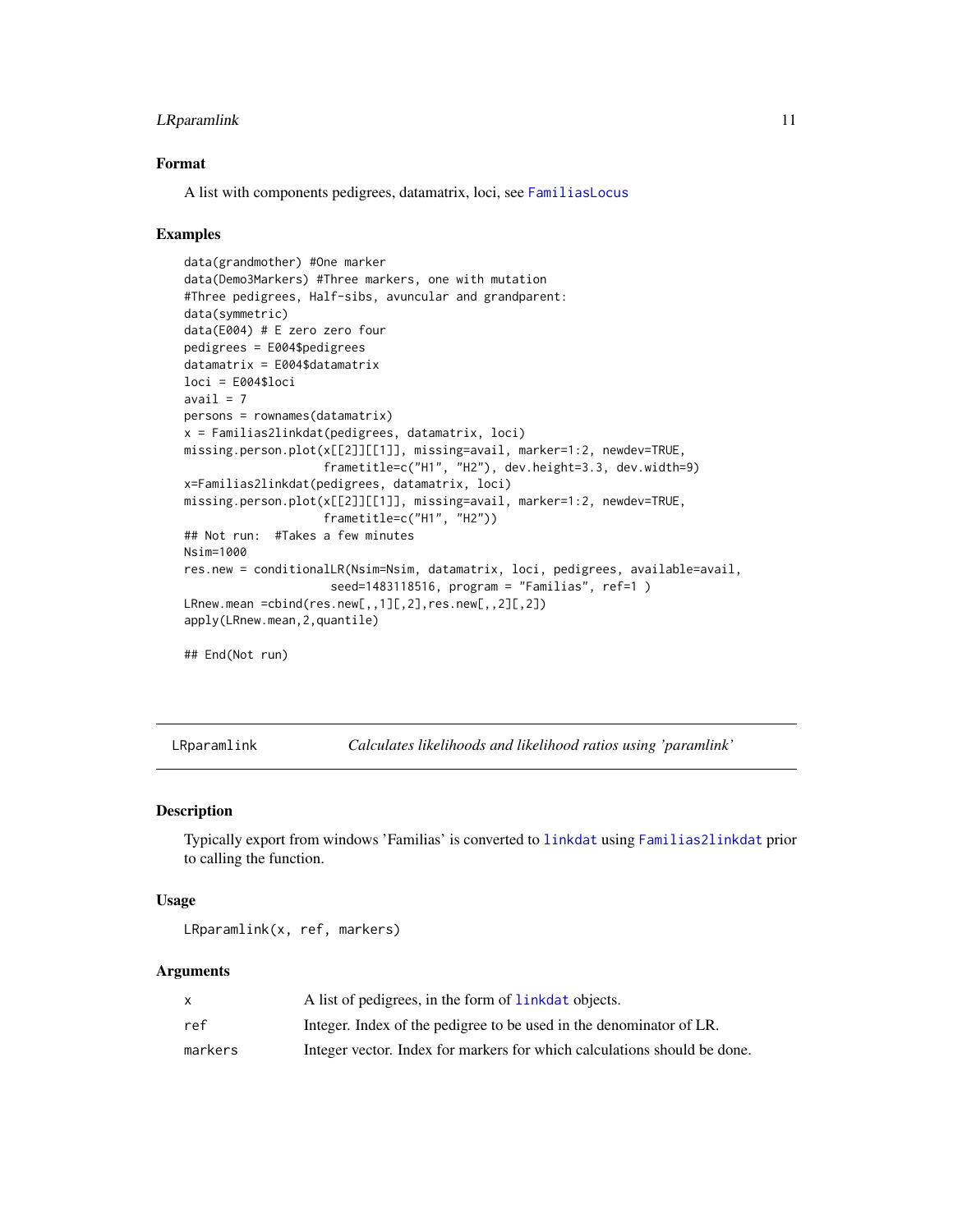#### <span id="page-11-0"></span>Value

| I R                  | Likelihood ratios.                             |
|----------------------|------------------------------------------------|
|                      | LRperMarker Likelihood ratios for each marker. |
| likelihoodsPerSystem |                                                |
|                      | Likelihoods for each marker.                   |
| time                 | User, system and elapsed time.                 |

#### Author(s)

Magnus Dehli Vigeland and Thore Egeland

#### Examples

```
data(adoption)
x = Familias2linkdat(adoption$pedigrees, adoption$datamatrix, adoption$loci)
result = LRparamlink(x, ref=2)
# Only marker 11 and 33
result33 = LRparamlink(x, ref=2, marker=c(11,33))
```
missing.person.plot *Plots hypotheses for family reunion*

#### Description

A panel with two plots are generated. To the left, the one corresponding to the person of interest (POI) being identical to the Missing Person (MP). To the right these persons are urelated.

#### Usage

```
missing.person.plot(ped_related, missing, id.labels=NULL,
  available="shaded", marker=NULL, width=c(4,4,1), newdev=TRUE,
frametitles=c("H1: POI related", "H2:POI unrelated"), ...)
```

```
internalID(x, orig.ids)
getSex(x, orig.ids)
```

| ped_related | A linkdat object.                                                                                                                                                                          |
|-------------|--------------------------------------------------------------------------------------------------------------------------------------------------------------------------------------------|
| missing     | An integer giving the MP.                                                                                                                                                                  |
| id.labels   | Character vector naming individuals in plot.                                                                                                                                               |
| available   | Character determining how genotyped individuals are displayed.                                                                                                                             |
| marker      | Integer vector indicating markers to be displayed.                                                                                                                                         |
| width       | A numeric vector of relative widths of the subplots. Recycled to length (plot.arg.list)<br>if necessary, before passed on to layout. Note that the vector does not need to<br>sum to $1$ . |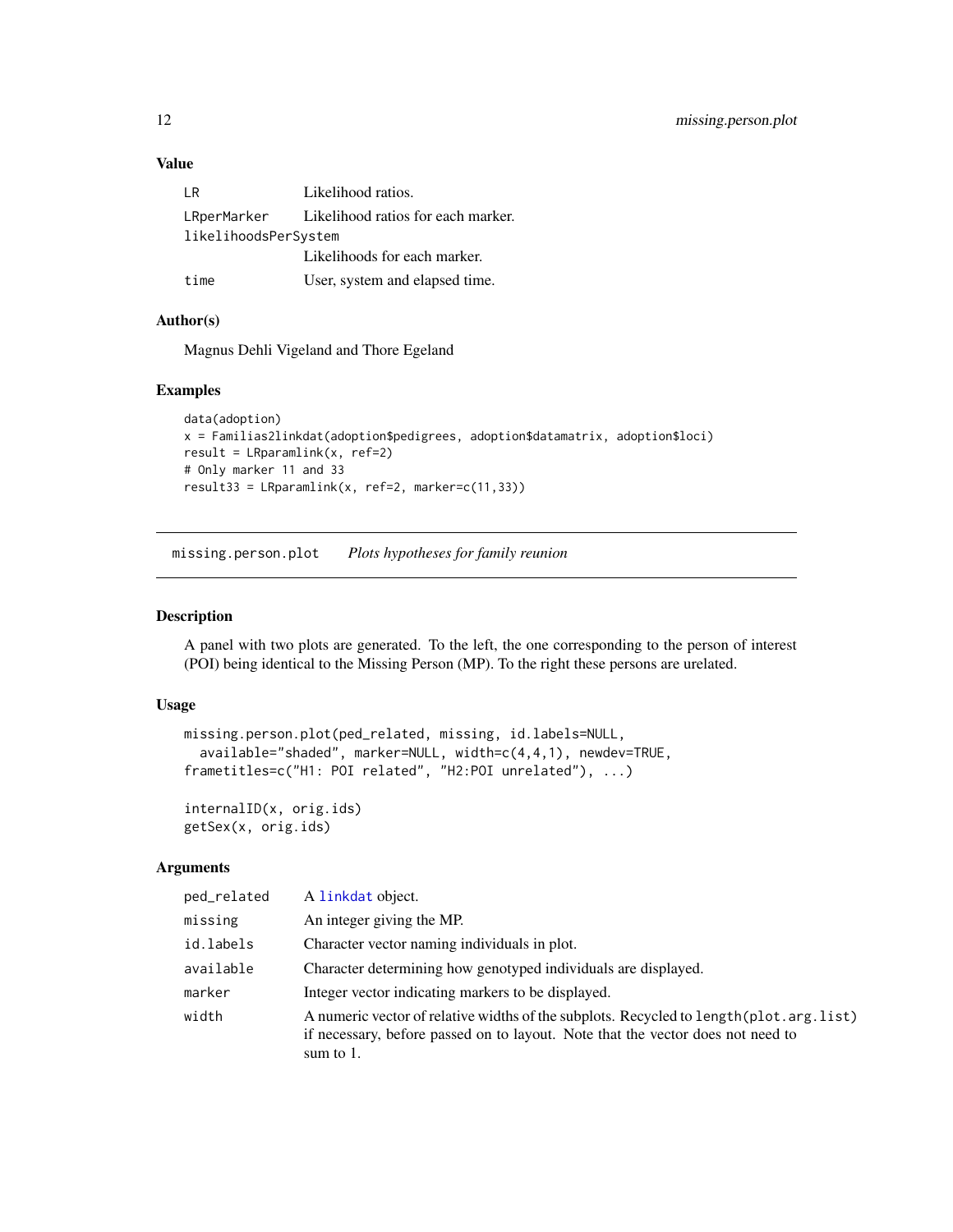#### <span id="page-12-0"></span>paramlinkConditional 13

| newdev                  | logical. If TRUE, new plot window is generated.           |
|-------------------------|-----------------------------------------------------------|
| frametitles             | A character vector of length two giving titles.           |
| $\cdot$ $\cdot$ $\cdot$ | Further arguments passed on to each call to plot Ped List |
| X                       | linkdat object.                                           |
| orig.ids                | Character or integer vector,                              |

#### Details

See example in the Examples section below.

#### Author(s)

Magnus Dehli Vigeland and Thore Egeland

### See Also

[plotPedList](#page-0-0)

#### Examples

```
data(grandmother)
pedigrees = grandmother$pedigrees
datamatrix = grandmother$datamatrixdatamatrix[3,]=1
loci = grandmother$loci
x1 = Familias2linkdat(pedigrees, datamatrix, loci)
missing.person.plot(x1[[1]],2, available="shaded", frametitles=c("",""),
  newdev=TRUE, width=c(1,2), marker=1)
```
<span id="page-12-1"></span>paramlinkConditional *Conditional simulation of marker data on pedigrees and* [paramlink](#page-0-0) *likelihood*

#### Description

Marker data is simulated for a specified person and several markers using paramlinkConditionalOne for each marker. The only difference between [FamiliasConditional](#page-7-1) and paramlinkConditional is that the former uses the C implementation of [FamiliasPosterior](#page-0-0) for likelihood calculation while the latter is based on the R implementation in [paramlink](#page-0-0).

#### Usage

```
paramlinkConditional(Nsim = 5, datamatrix, loci, pedigrees,
truePed = 1, ref=NULL, available = NULL, prior=NULL, seed = NULL)
paramlinkConditionalOne(Nsim = 5, mark = 1, ref = 2, datamatrix, loci,
   pedigrees, truePed = 1, available = NULL, prior = NULL, seed = NULL)
```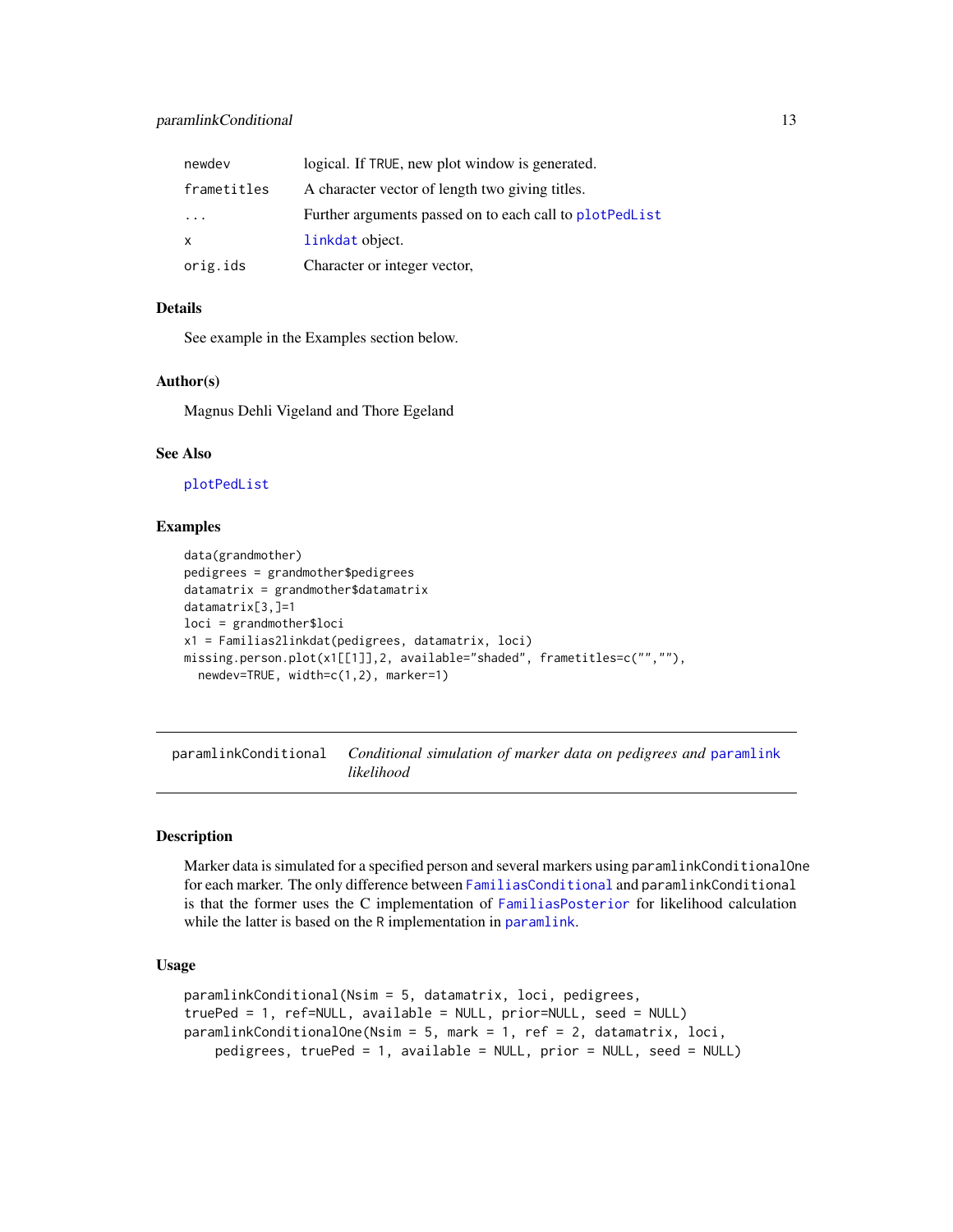#### <span id="page-13-0"></span>Arguments

| Nsim       | Integer. Number of simulations.                                                                                                                                                                          |
|------------|----------------------------------------------------------------------------------------------------------------------------------------------------------------------------------------------------------|
| ref        | Integer Denominator of LR.                                                                                                                                                                               |
| datamatrix | A data frame or a matrix. The row names must be the names of the persons you<br>have data for. The columns contain the alleles, two columns for each marker, in<br>the same order used in the loci list. |
| loci       | A list of Familias Locus objects.                                                                                                                                                                        |
| pedigrees  | An list with elements of type Familias Pedigree.                                                                                                                                                         |
| truePed    | Integer. Index of pedigree from which marker data are simulated.                                                                                                                                         |
| available  | A character giving the name of the person to be simulated or the integer ID.                                                                                                                             |
| prior      | Double vector. The prior on pedigrees.                                                                                                                                                                   |
| seed       | Integer used to fix simulations.                                                                                                                                                                         |
| mark       | Integer. Index of marker used in paramlinkConditionalOne.                                                                                                                                                |

#### Details

Marker data is simulated for a specified person and one specified marker using paramlinkConditional which calls [markerSim](#page-0-0). The marker data is then loaded into a datamatrix and likelihoods calculated using 'Familias'.

### Value

| LR.All.Markers  |                                                                                |
|-----------------|--------------------------------------------------------------------------------|
|                 | One LR for each simulation for each pedigree.                                  |
| lik.All.Markers |                                                                                |
|                 | One likehood for each simulation for each pedigree.                            |
|                 | LR. Per. Marker One LR for each simulation and marker for each pedigree.       |
|                 | lik.Per.Marker Onelikelihood for each simulation and marker for each pedigree. |
| first.Sim       | <b>NULL</b>                                                                    |

### Author(s)

Thore Egeland <Thore.Egeland@gmail.com> and Magnus Dehli Vigeland

### References

Kling et al. (2017)

### See Also

See also [FamiliasConditional](#page-7-1)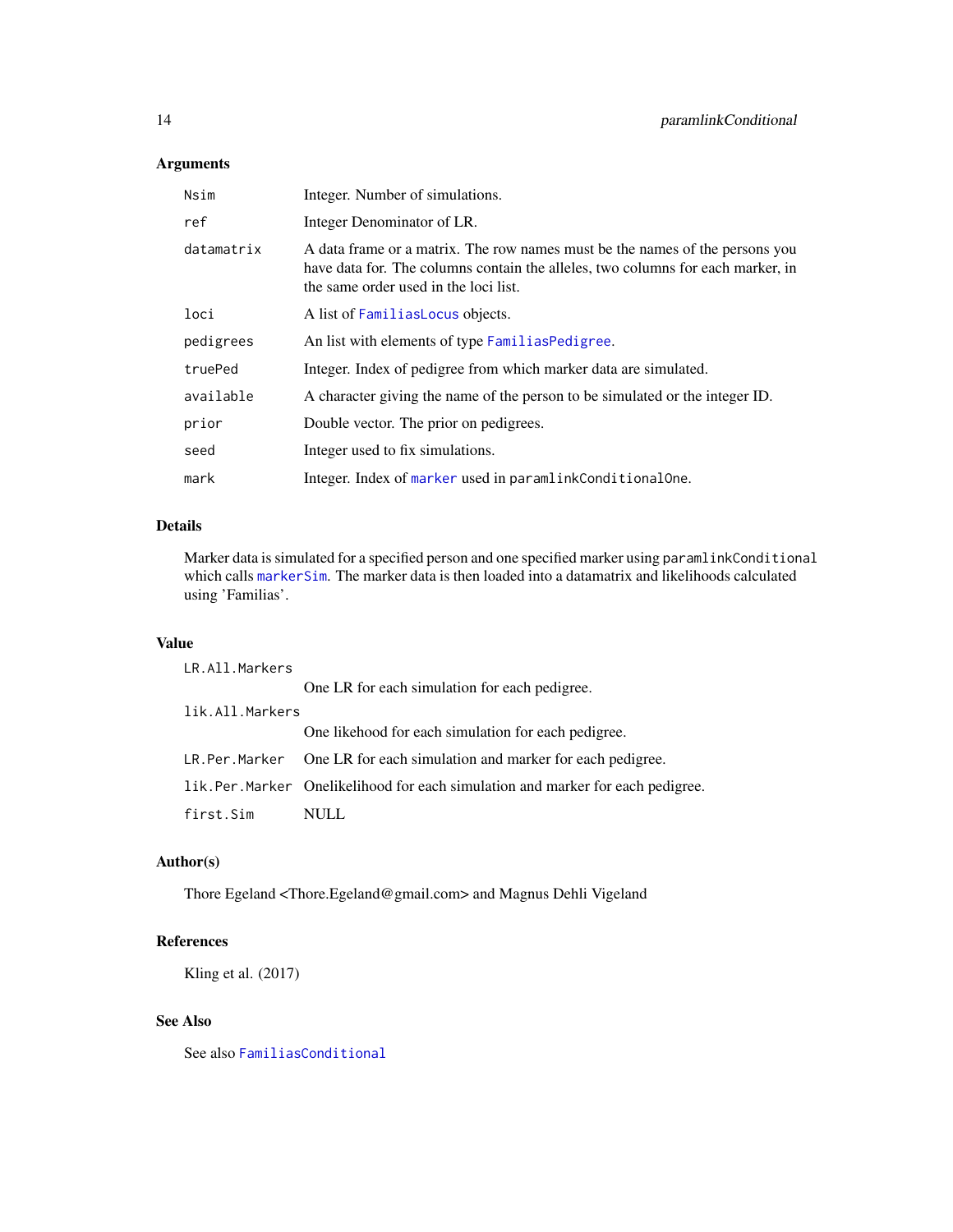#### paramlinkConditional 15

#### Examples

```
# Example
data(grandmother)
pedigrees = grandmother$pedigrees
datamatrix = grandmother$datamatrix
loci = grandmother$loci
persons = rownames(datamatrix)
Nsim = 5 #Increase to 1000
res1 = paramlinkConditional(Nsim = Nsim, datamatrix, loci, pedigrees,
                           truePed = 1, available = "GS", ref=2, seed=17)
LR.H1 = table(res1$LR.All.Markers[,1])/Nsim
# LR(H1) distribution, agrees well with theory:
# Pr(LR=0.5|H1) = 0.49005, Pr(LR=25.5|H1) = 0.50490, Pr(LR=50.5|H1) = 0.00505
# Simulate from unrelated alternative:
res2 = paramlinkConditional(Nsim = Nsim, datamatrix, loci, pedigrees,
                           truePed = 2, available = "GS", ref=2, seed=17)
LR.H2 = table(res2$LR.All.Markers[,1])/Nsim
# Try mutation
p = as.double(loci[[1]]$alleles)
loci = list(FamiliasLocus(p, 1:3, "L1", MutationModel = "Proportional",
                          MutationRate=0.005))
x = Familias2linkdat(pedigrees, datamatrix, loci)
res1 = paramlinkConditional(Nsim = Nsim, datamatrix, loci, pedigrees,
                           truePed = 1, available = "GS", ref=2, seed=17)
# Simulate father instead
res1 = paramlinkConditional(Nsim = Nsim, datamatrix, loci, pedigrees,
                           truePed = 1, available = "FAT", ref=2, seed=17)
LR.H1 = table(res1$LR.All.Markers[,1])/Nsim
res2 = paramlinkConditional(Nsim = Nsim, datamatrix, loci, pedigrees,
                           truePed = 2, available = "FAT", ref=2, seed=17)
LR.H2 = table(res2$LR.All.Markers[,1])/Nsim
### Example
data(Demo3Markers)
pedigrees = Demo3Markers$pedigrees
datamatrix = Demo3Markers$datamatrix
loci = Demo3Markers$loci
persons = rownames(datamatrix)
Nsim = 5res1 = paramlinkConditional(Nsim = Nsim, datamatrix, loci, pedigrees,
                           truePed = 1, available = "Mother", ref=2, seed=177)
res1[[1]][,1] #Always the same LR! Why?:
x = Familias2linkdat(pedigrees, datamatrix,loci)
P.mother.H1 = oneMarkerDistribution(x[[1]],3,3, verbose=FALSE)
P.mother.H2 = oneMarkerDistribution(x[[2]][[1]],3,3, verbose=FALSE)
round(P.mother.H1/P.mother.H2,10) == 1
# The probability distribution of the mother is the same for both hypotheses
# and therefore we always get the same LR.
```
# Example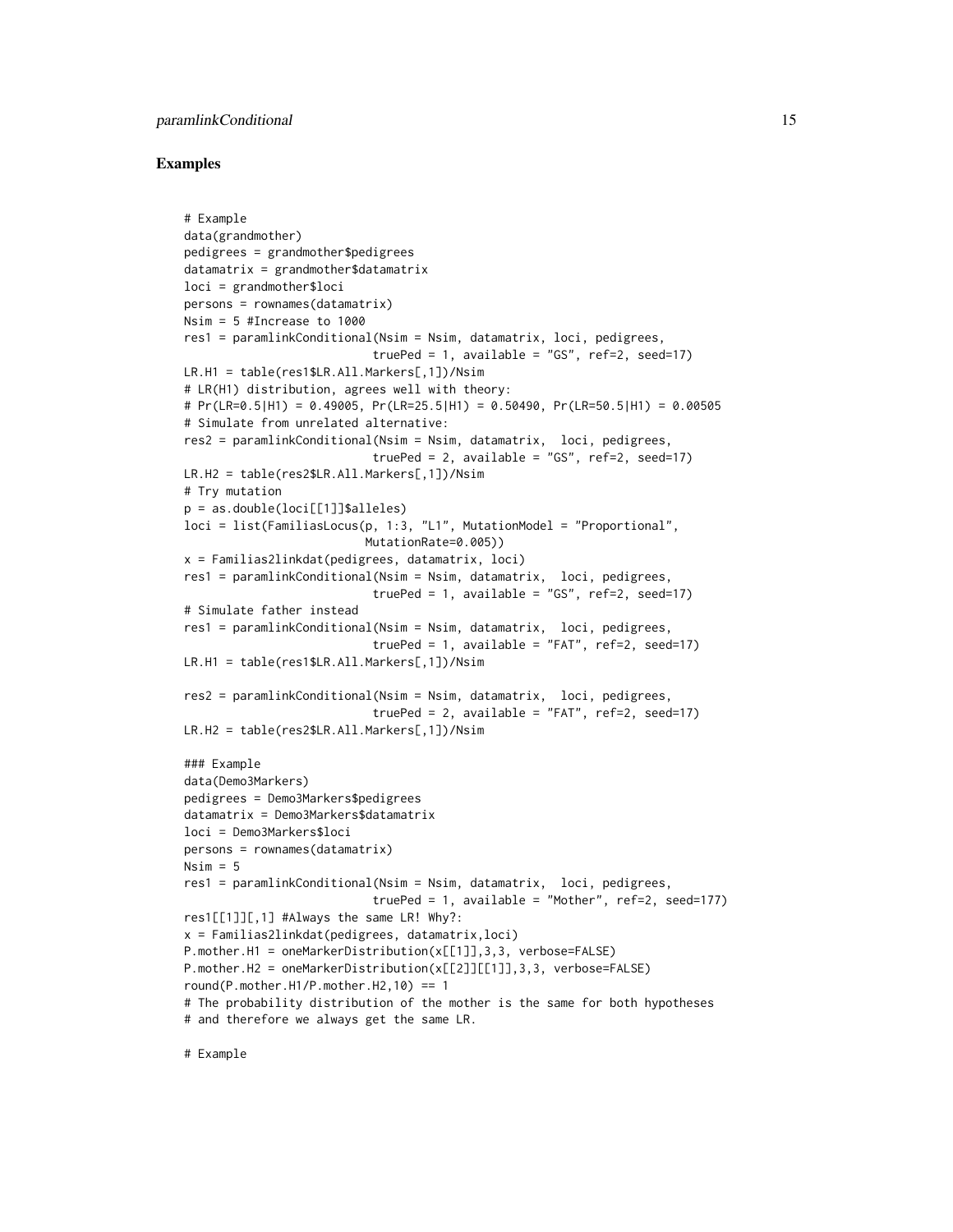```
data(symmetric)
pedigrees = symmetric$pedigrees
datamatrix = symmetric$datamatrix
loci = symmetric$loci
persons = rownames(datamatrix)
res1 = paramlinkConditional(Nsim = 2, datamatrix, loci, pedigrees,
                           truePed = 1, available = NULL, ref=2, seed=17)
# Without mutation, all LRs 1. With mutation:
res1$LR.All.Markers
# Example Mariana's F21 example
## Not run: #Takes a few minutes; compares 'Familias' and 'paramlink'.
  #Results and paramlink execution times
 data(F21)
 pedigrees = F21$pedigrees
 datamatrix = F21$datamatrix
 loci = F21$loci
 persons = rownames(datamatrix)
 Nsim = 1000
 start.time <- Sys.time()
 res1.paramlink = paramlinkConditional(Nsim = Nsim, datamatrix, loci, pedigrees,
                             truePed = 1, available = "Missing Person", ref=2, seed=17)
 res2.paramlink = paramlinkConditional(Nsim = Nsim, datamatrix, loci, pedigrees,
                             truePed = 2, available = "Missing Person", ref=2, seed=17)
 end.time <- Sys.time()
 paramlink.time <- end.time - start.time
  start.time <- Sys.time()
 res1.familias = FamiliasConditional(Nsim = Nsim, datamatrix, loci, pedigrees,
                             truePed = 1, available = "Missing Person", ref=2, seed=17)
 res2.familias = FamiliasConditional(Nsim = Nsim, datamatrix, loci, pedigrees,
                             truePed = 2, available = "Missing Person", ref=2, seed=17)
 end.time <- Sys.time()
 familias.time <- end.time - start.time
 familias.time - paramlink.time #around -0.7 mins
 LR1.familias = res1.familias[[1]][,1]LR1.paramlink = res1.paramlink[[1]][, 1]aa=cbind(LR1.familias, LR1.paramlink)
 foo=apply(aa,2, quantile)
  foo = LR1.familias - LR1.paramlink
 max(foo/(0.5*(LR1.familias+LR1.paramlink)))
 LR1.familias = res2.familias[[1]][,1]LR1.paramlink = res2.paramlink[[1]][,1]
 aa=cbind(LR1.familias, LR1.paramlink)
 foo=apply(aa,2, quantile)
 foo = LR1.familias - LR1.paramlink
 max(foo)
```
## End(Not run)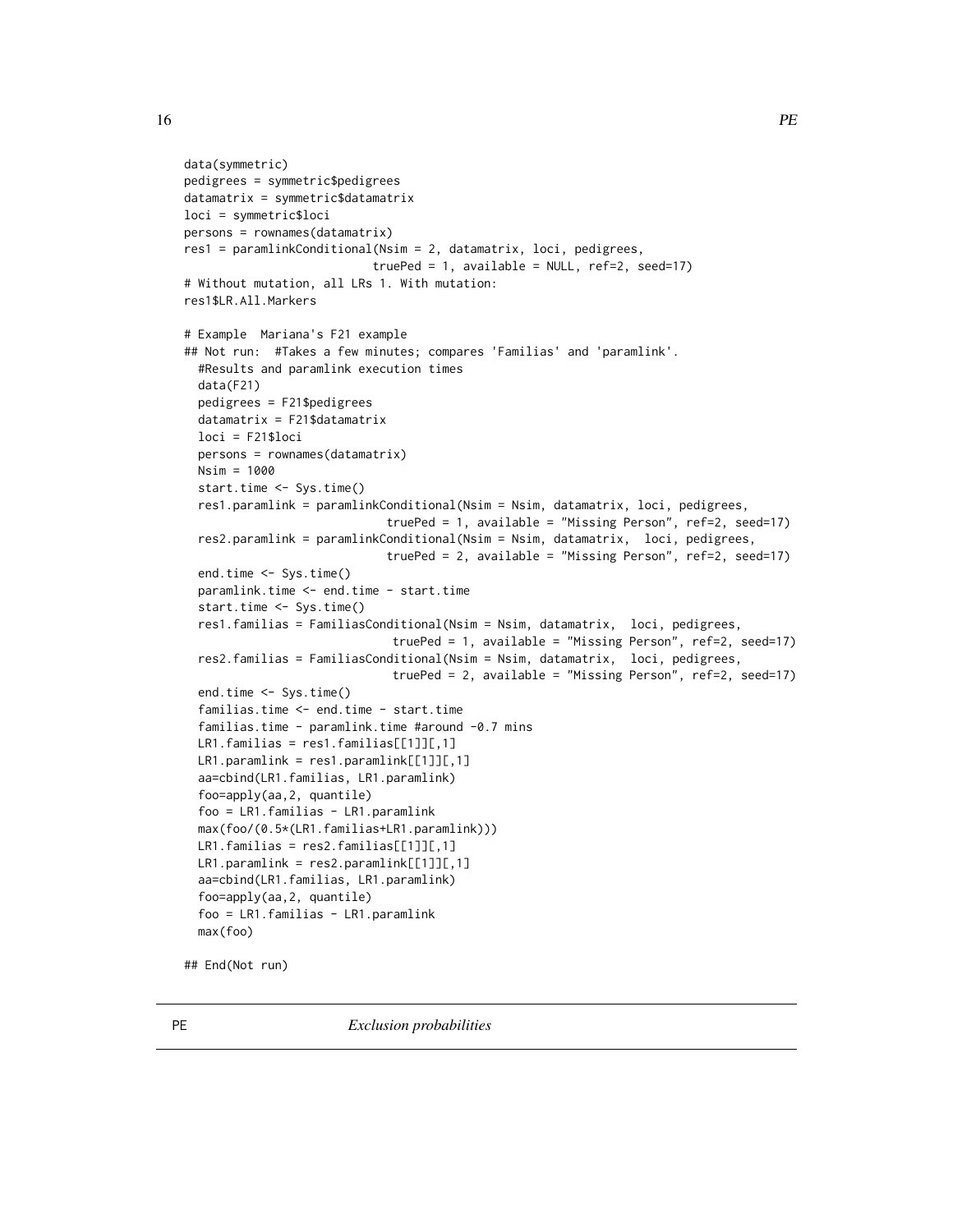#### <span id="page-16-0"></span>Description

This is a wrapper for [exclusionPower](#page-0-0). The probability of exclusion (PE) is calculated for each marker and combined for all markers.

#### Usage

```
PE(pedigrees, datamatrix, loci, claim = 1, true = 2, available = NULL,
  file = NULL, ignore = FALSE)
```
#### Arguments

| pedigrees  | A Familias Pedigree object or a list of such.                                                                                            |
|------------|------------------------------------------------------------------------------------------------------------------------------------------|
| datamatrix | A data frame, each row gives the genotype of one individual, a pair of columns<br>represents a marker.                                   |
| loci       | A Familias Locus object or a list of such.                                                                                               |
| claim      | Integer. Index of the claimed pedigree, typically the one where MP=POI.                                                                  |
| true       | Integer. Index of the assumed true pedigree for PE calculation, typically the one<br>where POI is assumed to be an unrelated individual. |
| available  | Character or integer identifying person to be simulated.                                                                                 |
| file       | Charachter. If not NULL, a file is written.                                                                                              |
| ignore     | Logical. If TRUE, mutations are ignored.                                                                                                 |

### Details

Wrapper for [exclusionPower](#page-0-0)

#### Value

A data frame. The first column gives the name of the markers, the second the PE. The last line gives the combined result for all markers.

#### Author(s)

Thore Egeland <Thore.Egeland@gmail.com>

#### References

Egeland, Pinto and Vigeland (2014).

## See Also

[exclusionPower](#page-0-0)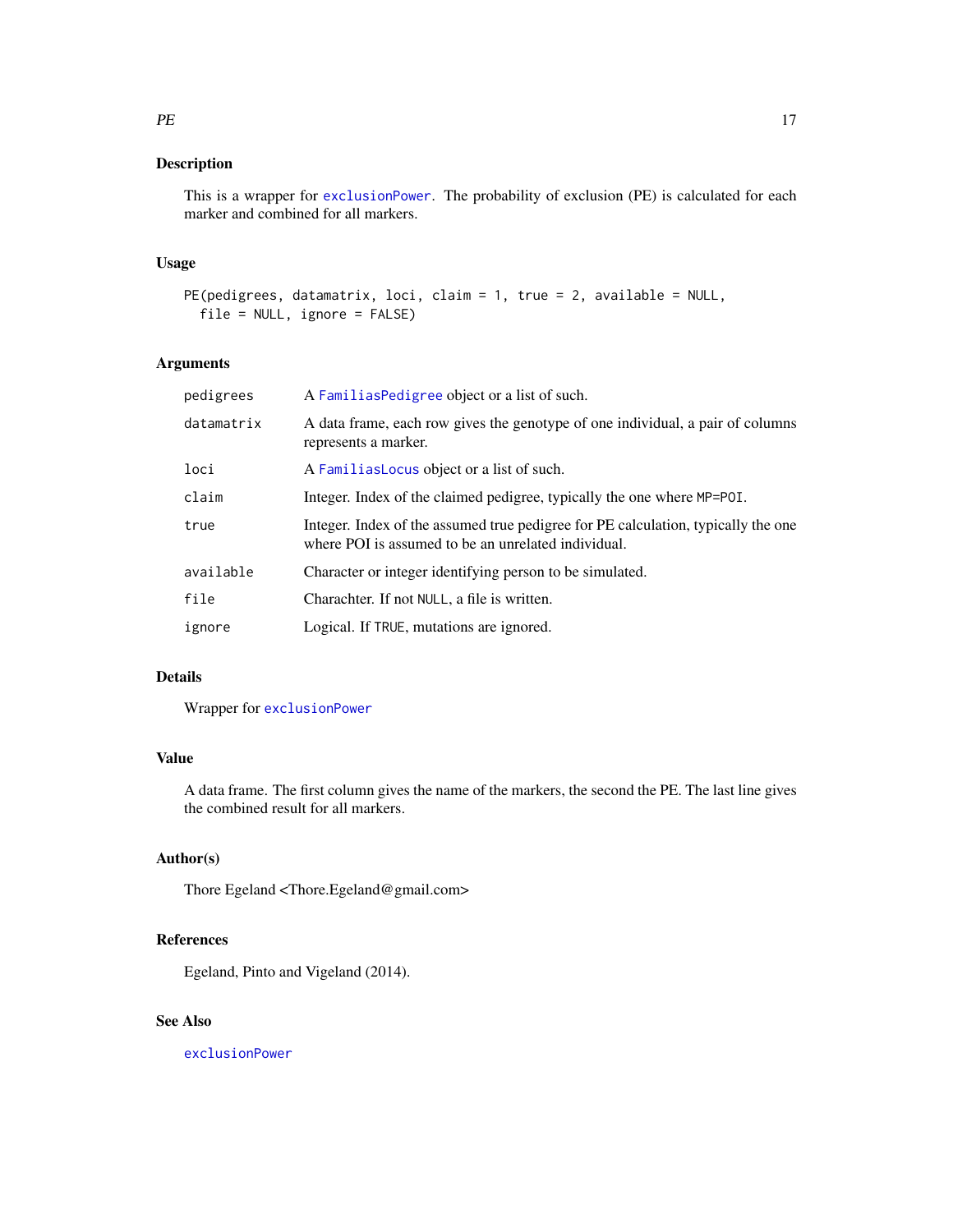# Examples

```
data(F21)
pedigrees = F21$pedigrees
datamatrix = F21$datamatrix
loci = F21$loci
available = "Missing Person"
PE(pedigrees, datamatrix, loci, claim = 1, true = 2,
  available = available, file = NULL)
```